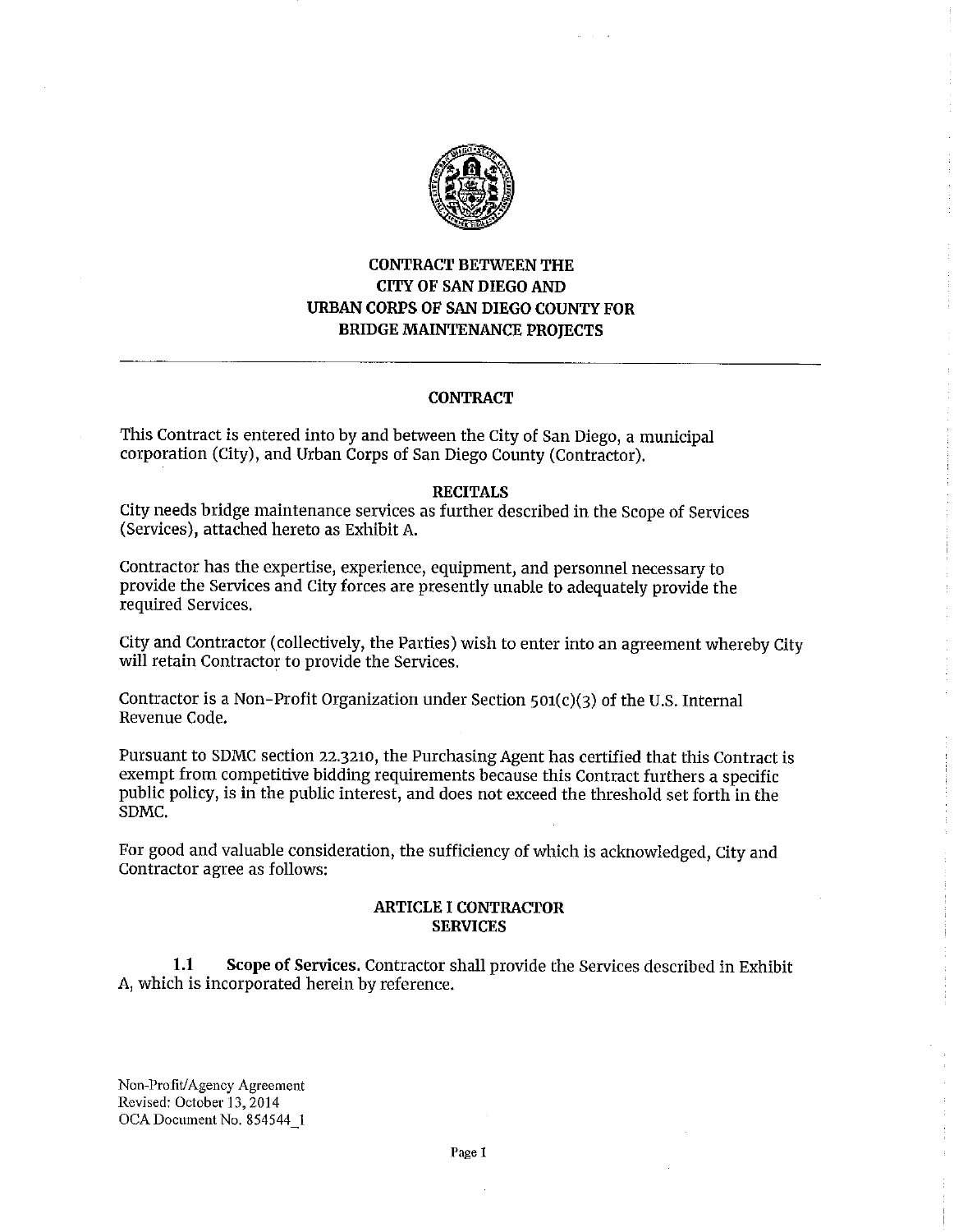**1.2 Contract Administrator.** The Transportation & Storm Water Department (Department) is the Contract Administrator for this Contract.

**1.3 General Contract Terms and Provisions.** This Contract incorporates by reference City's General Contract Terms and Provisions, attached hereto as Exhibit B.

**1.4 Submittals Required with the Contract.** Contractor is required to submit all forms and information listed in Exhibit C before this Contract is executed.

#### **ARTICLE** II **DURATION OF CONTRACT**

**2.1 Contract Term.** This Contract shall be for a period of five (5) years beginning October 10, 2019 through October 9, 2024. City may, in its sole discretion, extend this Contract for o additional 1 year period(s). Unless otherwise terminated, this Contract shall be effective until completion of Services or September 30, 2024 whichever is the earliest. The term of this Contract shall not exceed five years unless approved by the City Council by ordinance.

**2.2 Effective Date.** This Contract shall be effective on the date it is executed by the last Party to sign the Contract, and approved by the City Attorney in accordance with San Diego Charter Section 40.

#### **ARTICLE** III **COMPENSATION**

**3.1 Amount of Compensation.** The City shall pay the Contractor for performance of all Services rendered in accordance with this Contract, including reasonably related expenses, in an amount not to exceed \$750,000.

The cost per crew for an eight-hour day shall be:

- Labor crew of four  $(4)$ , plus one (1) supervisor: \$1,080
- Labor crew of six (6), plus one **(1)** supervisor: \$1,480
- Labor crew of ten (10), plus one (1) supervisor: \$2,280  $\overline{a}$

Corps members rates are \$25 per hour and Supervisors rates are \$35 per hour. The labor crew estimates above do not include any material or supplies that may be needed to complete projects. The City will reimburse Contractor for materials or supplies, such as dumping fees of \$550 per 40 cubic yard container, transportation fees of \$0.56 per mile, and fuel to operate a power washer, subject to City approval and verification. The City may reimburse Contractor for other expenses, materials or supplies subject to City approval and verification.

**3.2 Annual Appropriation of Funds.** Contractor acknowledges that the Contract Term may extend over multiple City fiscal years, and Contractor understands and agrees that work and compensation under this Contract is contingent on the City Council appropriating funding for and authorizing such work and compensation for those fiscal years. City may terminate the Contract if sufficient funds are not duly appropriated and authorized for any given fiscal year, or if funds appropriated and authorized for this

Non-Profit/ Agency Agreement Revised: October 13, 2014 OCA Document No. 854544\_1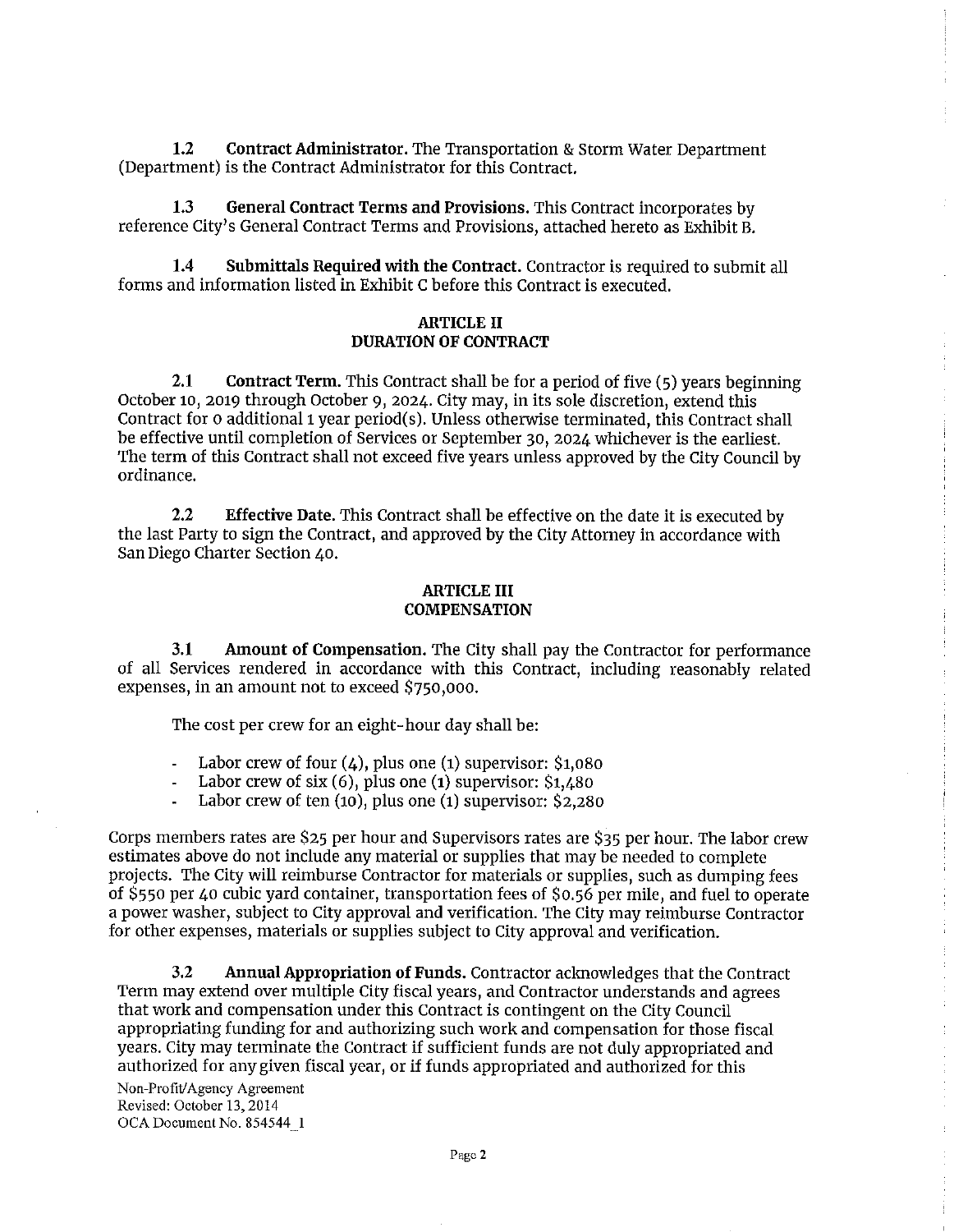Contract are exhausted before the fiscal year concludes. City is not obligated to pay Contractor for any amounts not duly appropriated and authorized by the City Council.  $\frac{1}{2}$ 

ŧ

ŧ

Non-Profit/Agency Agreement Revised: October 13, 2014 OCA Document No. 854544\_1  $\bar{z}$ 

 $\hat{\boldsymbol{\beta}}$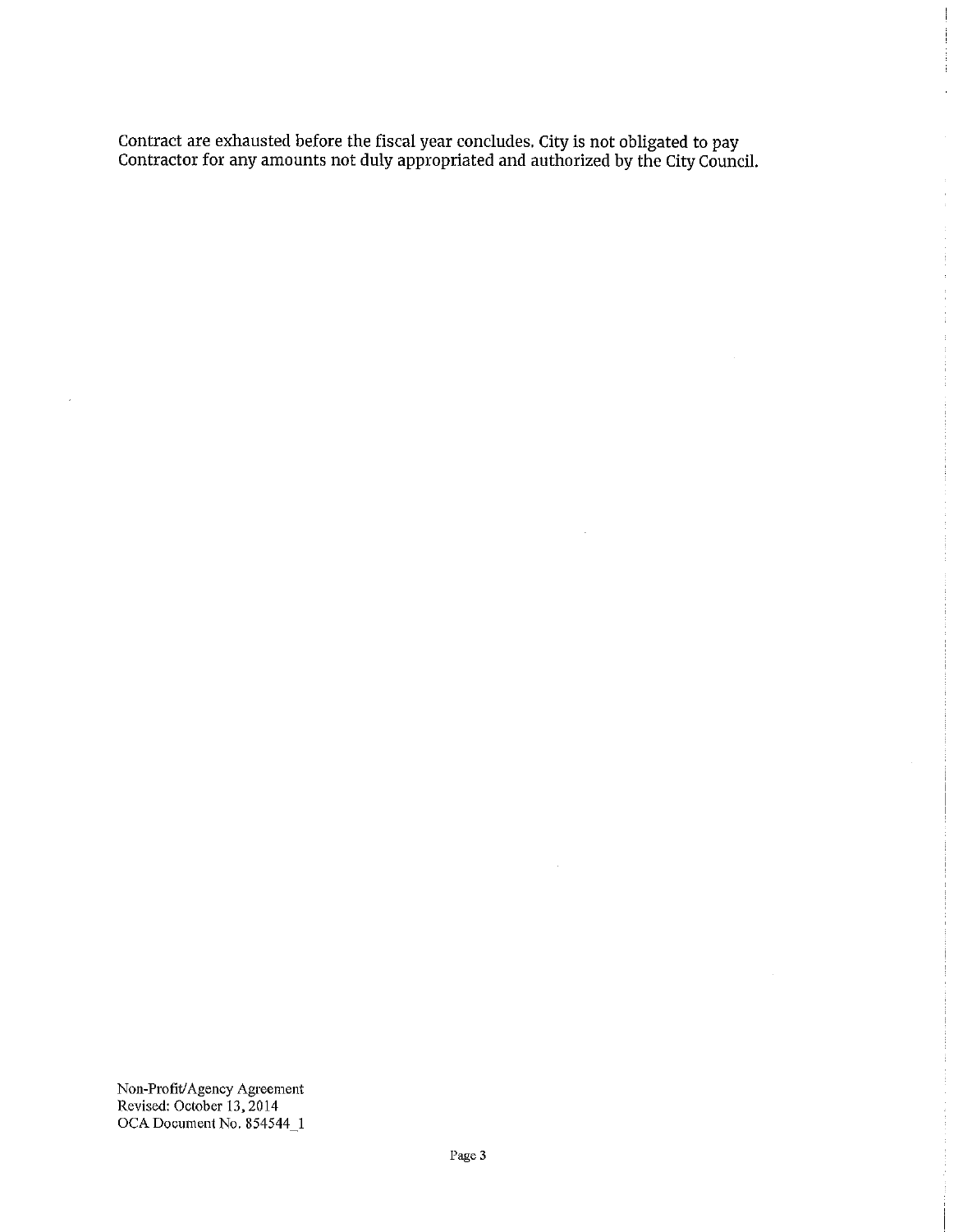## **ARTICLE IV CONTRACT DOCUMENTS**

 $4.1$ Contract Documents. This Contract and the aforementioned exhibits constitute the Contract Documents. The Contract Documents completely describes the Services to be provided.

Counterparts. This Contract may be executed in counterparts, which when  $4.2$ taken together shall constitute the single signed original as though all Parties had executed the same page.

IN WITNESS WHEREOF, this Agreement is executed by City and Contractor acting by and through their authorized officers.

CONTRACTOR By:

By:

**CITY OF SAN DIEGO** 

Director, Purchasing & Contracting 27.7011 101

Date

Approved as to form this  $29\frac{\mu}{\mu}$  day of January 2020. MARA W. ELLIOTT, City Attorney

BY

Deputy City Attorney<br>CASSANDRA MOUGIN

Non-Profit/Agency Agreement Revised: October 13, 2014 OCA Document No. 854544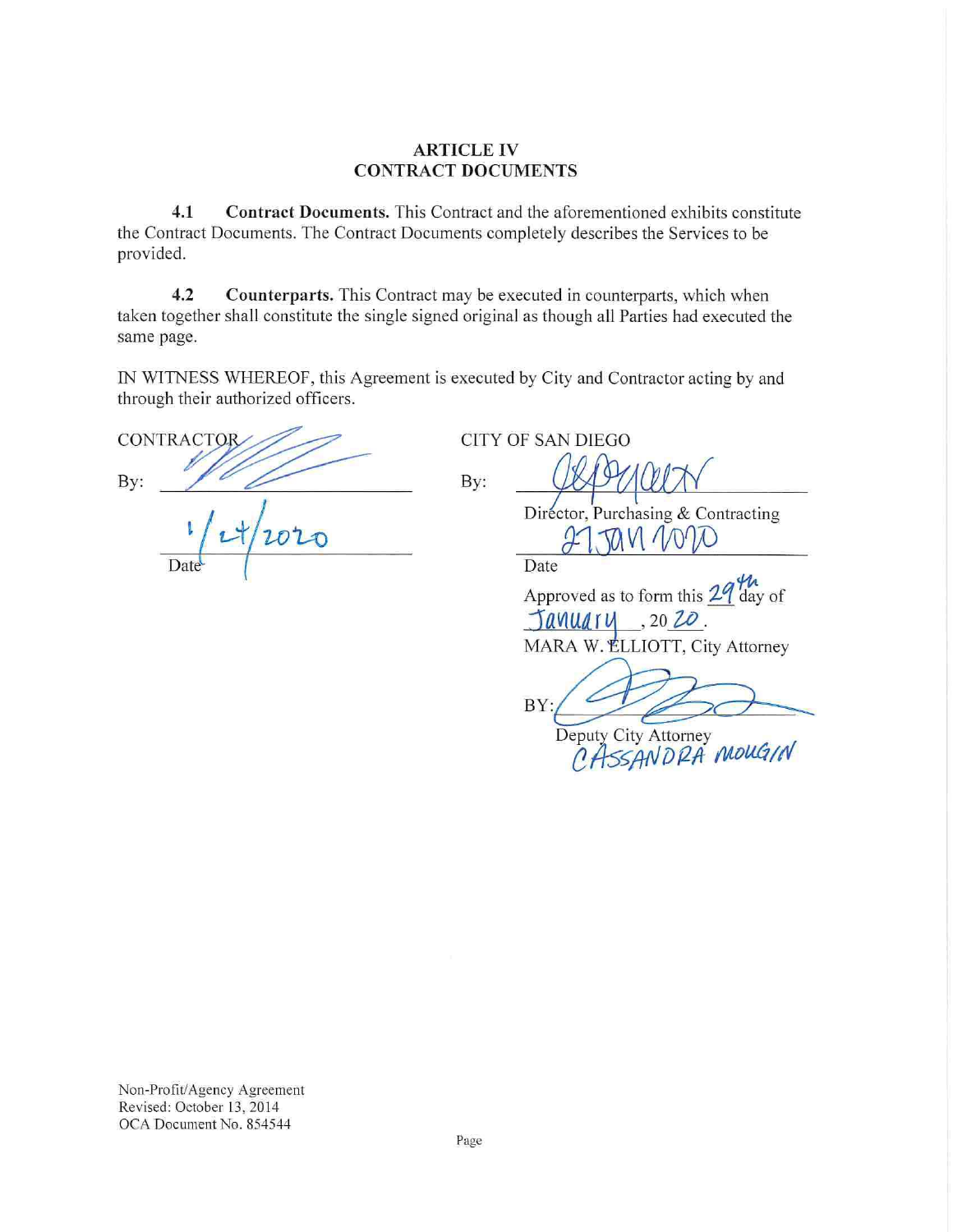# **EXHIBIT A SCOPE OF SERVICES**

## A.OVERVIEW

Provide city-wide bridge and pedestrian overpass maintenance services including power washing of walkways, wall space, openings, and staircases. The contractor shall perform graffiti removal from all sidewalks, and wall space.

## B. REQUIREMENTS AND TASKS

The Contractor shall perform the following Services at the direction of the City of San Diego.

Contractor shall provide labor and materials for the cleaning of bridges and pedestrian overpasses to include power washing of walkways, wall space, openings, and staircases; graffiti removal from all sidewalks, wall space, and railings; removal of stains, gum, oil, vomit, bird droppings, litter, and debris; wiping down of handrails; cleaning out all accessible openings and staircases.

The Contractor shall adhere to the Environmental Protection Agency's standard for illegal water run-off and harmful chemicals in water tank. Work will be completed as scheduled and in a timely and efficient manner.

All work shall be performed in keeping with the high aesthetic level of the area being maintained. When paint is used to abate graffiti, it shall closely match the color of the surface being restored.

The Contract Administrator shall periodically inspect all maintenance operations and approve or reject the work performed and methods or materials used.

The Contractor shall provide a weekly report, of cleaning and maintenance completed, in writing to the Contract Administrator. The reporting shall include daily work performed to include hours worked, square footage and instances of graffiti removed, amount of debris removed, and any other measures of work performed as requested by the Contract Administrator.

The Contractor shall perform cleaning and maintenance of the Harbor Drive Pedestrian bridge seven days per week, Monday through Sunday, and shall be scheduled at times that do not conflict with events at adjacent downtown locations.

The Contractor shall perform cleaning and maintenance at other pedestrian locations on an asneeded basis when directed by the City's Street Division and/or Contract Administrator.

The Contractor and its employees shall conduct themselves in a proper, professional, and efficient manner at all times and shall cause the least possible annoyance to the public. Contractor's staff shall work in neat and clean uniforms while at a job site. The Contractor will furnish their